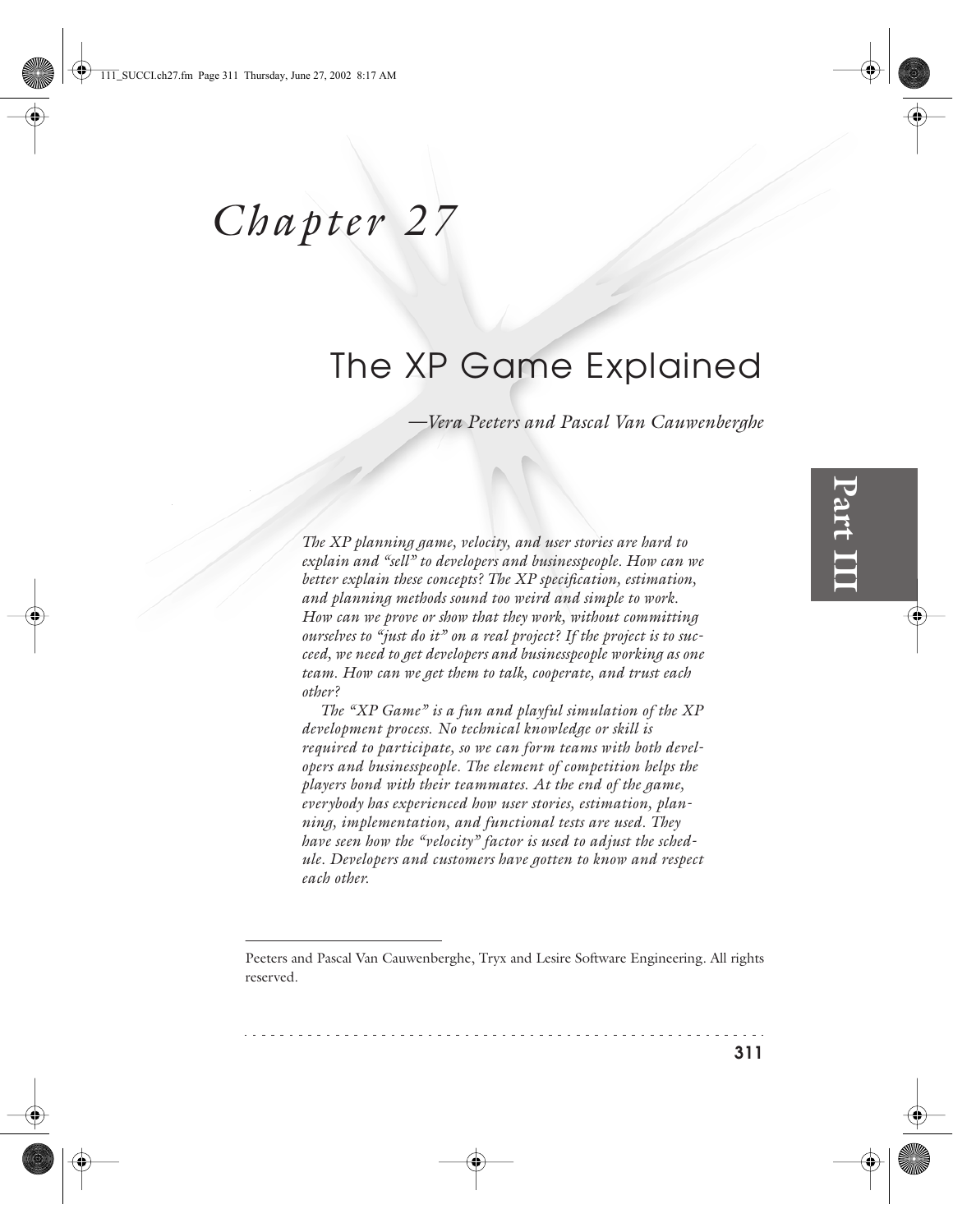#### *Introduction*

Lesire Software Engineering had been using "developer-only Extreme Programming" for a few months. Refactoring, unit tests, simple design, and pair programming had resulted in measurable improvements in the software process.

When the company wanted to transition to "full" XP and expand the use of XP beyond the development team, it faced a number of problems.

- ✧ Poor communication between business and developer teams.
- ✧ No understanding of user stories, the planning game, and velocity.
- ✧ Distrust of the planning game and velocity. How could such simple methods deliver credible plans and schedules?

Presentations, discussions, training, and coaching did not completely resolve these issues. Developers and businesspeople reluctantly agreed to try the XP experiment, without much hope of success.

Then Vera Peeters, Lesire's XP coach, exclaimed, "Let's play a game!"

#### *Let's Play!*

The players are divided into small teams (four to eight players). Each team consists of developers and customers. A coach assists each team, to explain and guide the game and to answer questions. The team can earn "business points" by performing simple tasks. The team with the most business points wins.

The coach gives the team a small set of prewritten story cards. These cards describe simple tasks, such as "Build a two-story house of cards," "Throw a six five times using two dice," and "Find a missing card from a pack of cards."

The team members (acting as developers) estimate how long it will take them to "implement" the tasks. The coach is available to answer questions about the stories. The team may choose a time between ten and 60 seconds. Or they may declare that it's impossible to implement the task in 60 seconds. When all the stories have been estimated, the cards are handed back to the coach.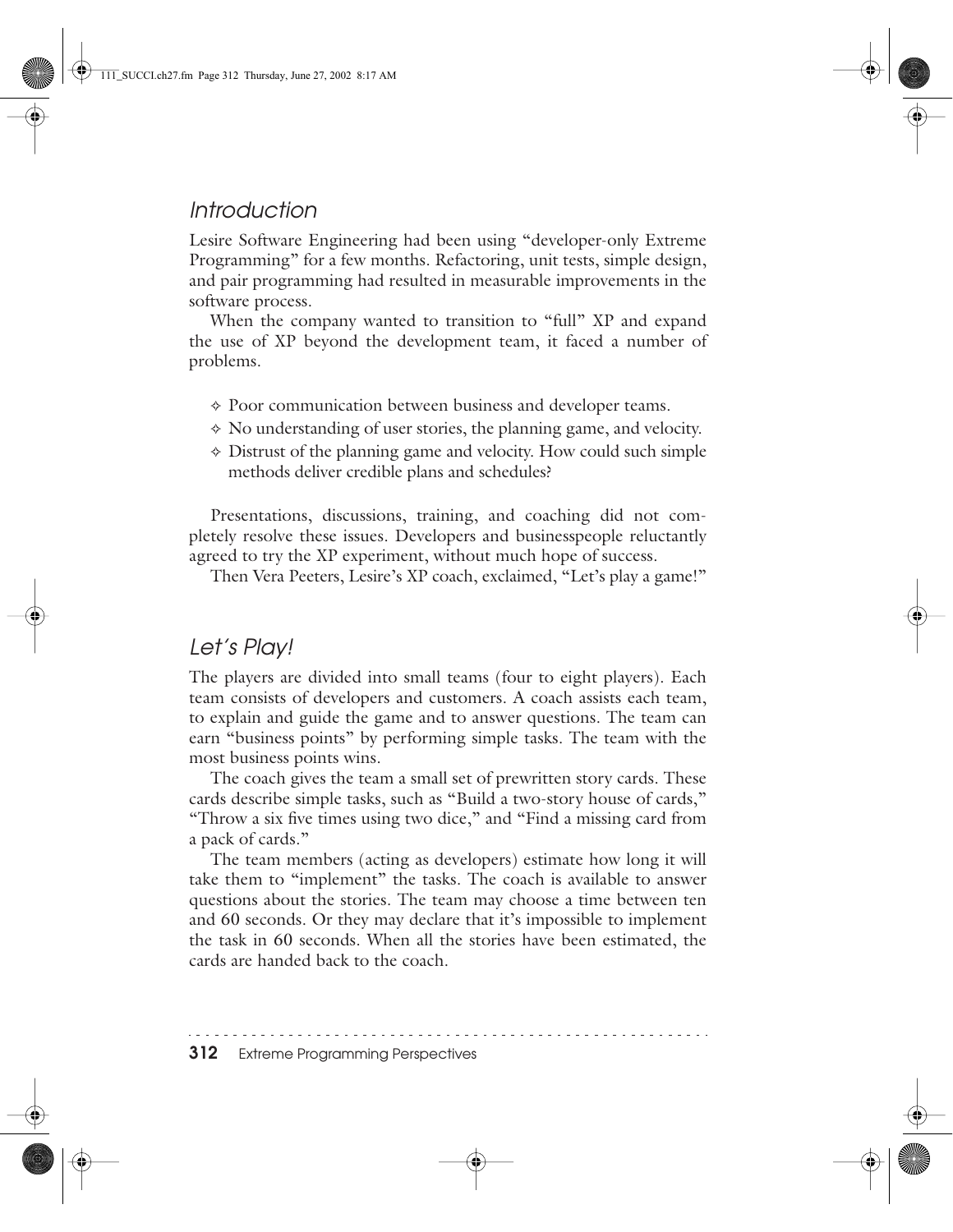The team (now acting as a customer) must create a release plan: They choose the stories to implement and the order of implementation. Each story is worth some business points. The team tries to maximize the number of business points they can earn. The total time to implement all selected stories may not exceed 180 seconds, the fixed iteration time.

The team members (acting as developers) must now implement each planned story in turn, in the order defined by the customer. An hourglass is used to measure the implementation time. When the implementation is "accepted" by the coach, the team earns the business points of the story. When the hourglass runs out, the iteration ends. If the team has finished all the stories before the end of the iteration, they may ask the customer for another story.

At the end of each iteration, there is a debriefing, discussing the problems, solutions, and strategies. The "team velocity" is explained and calculated. For the next iteration, the team must use velocity instead of time as a measure of how much work they can do.

The simulation typically runs over three iterations. It takes from one and a half to two hours, including debriefing and discussion sessions.

**Part III**

#### *Open the Magic Bag*

At the start of the game, a bag with game props is emptied on each team's table. The bag contains dice, playing cards, colorful paper, balloons, pieces of string, folded hats and boats, story cards, planning/ scoring sheets, a pen, and an hourglass.

This jumble of colorful, childish props reassures the players that this is not a serious event. They will not be judged; they can relax and enjoy the game. They are open to bonding with their teammates and to absorbing something new. It's just a game, after all.

#### *Tell Us a Story*

The story cards contain simple and small tasks such as "Find a missing card from a deck" or "Inflate five balloons to a size of 40 cm." No special knowledge is required to understand how to carry out these tasks.

Chapter 27 The XP Game Explained 313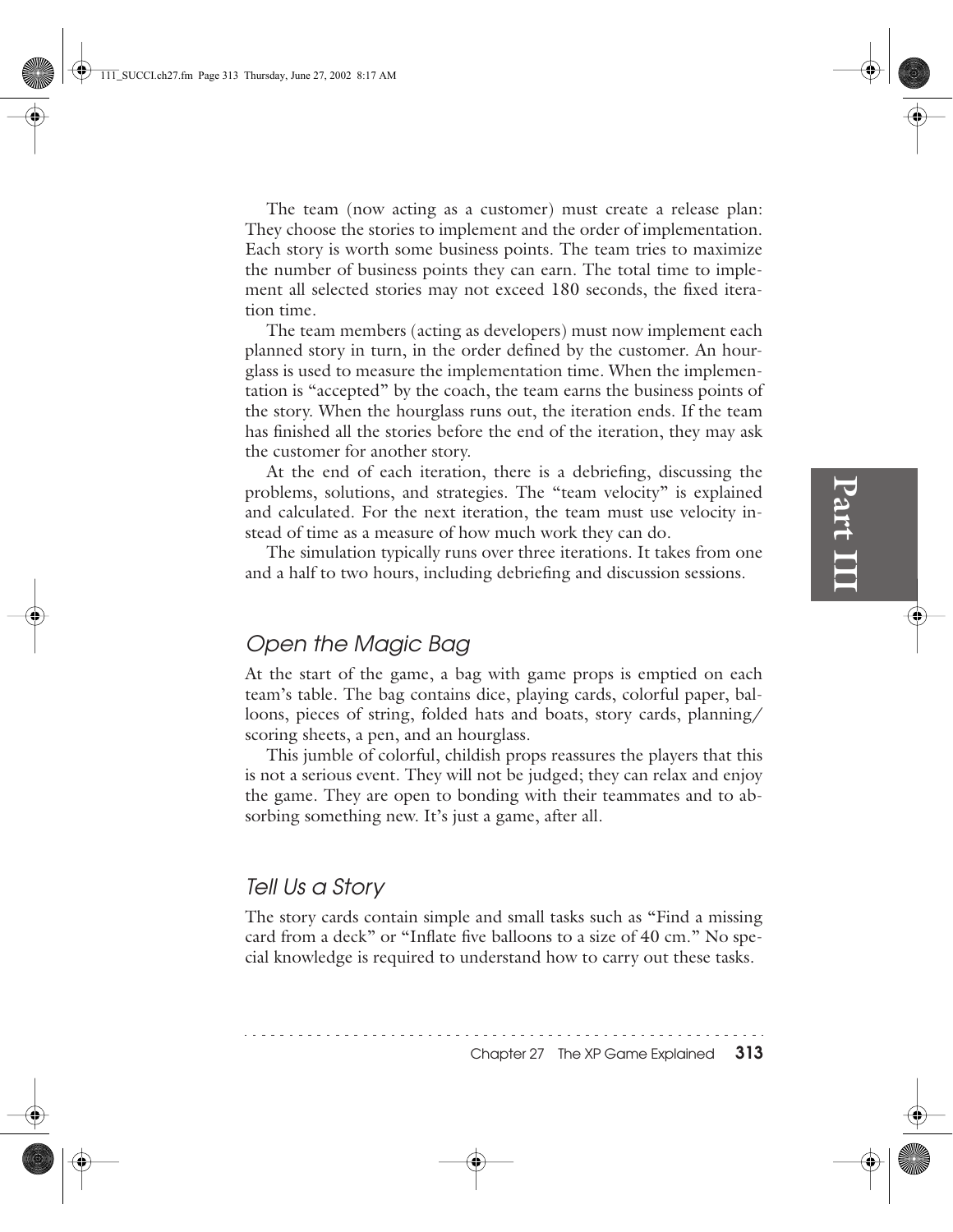And yet, the cards alone do not contain enough information to estimate the complexity of the tasks. The players ask the coach (acting as their customer) more questions about the tasks—for example: "Are we allowed to perform the task as a team?" "What do you mean by throw a six five times? Do we need five consecutive sixes?" The coach clarifies the meaning of the stories and explains what conditions must be fulfilled to accept the story.

This reinforces the idea that user stories aren't specifications but "a promise to talk." It's all right to ask the customer questions. Get as much information as you need to make good decisions. Ask the customer—they know! Or at least they can find out the answer.

#### *Estimating: How Hard Can This Be?*

One of the most difficult aspects of working with velocity is convincing developers to estimate consistently. The velocity factor includes all the variable parts of team performance: experience, knowledge of the problem domain, team size, adding and removing team members, interruptions, and so on. If the planning game is to result in realistic schedules, stories should be estimated consistently in terms of their relative required effort. Developers should not try to adjust their estimates.

The coach asks the players to estimate by comparing with other stories. If a story looks twice as difficult as another story, estimate it at twice the difficulty. The mix of stories proposed in the documentation contains stories that are suited to demonstrating this. For example, folding eight boats will probably take twice as long as folding four boats. There are also several stories that have the same complexity. For example, throwing a six five times is obviously exactly as difficult as throwing a four five times.

But it's not always that easy. Building a two-story house of cards is more than twice as difficult as building a one-story house. And finding two missing cards from a full deck is about as difficult as finding one, if you sort the cards.

Estimating how long it takes to perform these little tasks is difficult. Developers already know estimating is difficult. For some customers, it might come as a surprise to learn how hard it is.

One way to improve the estimates is to do short experiments, called "spikes." You could implement these simple stories completely as a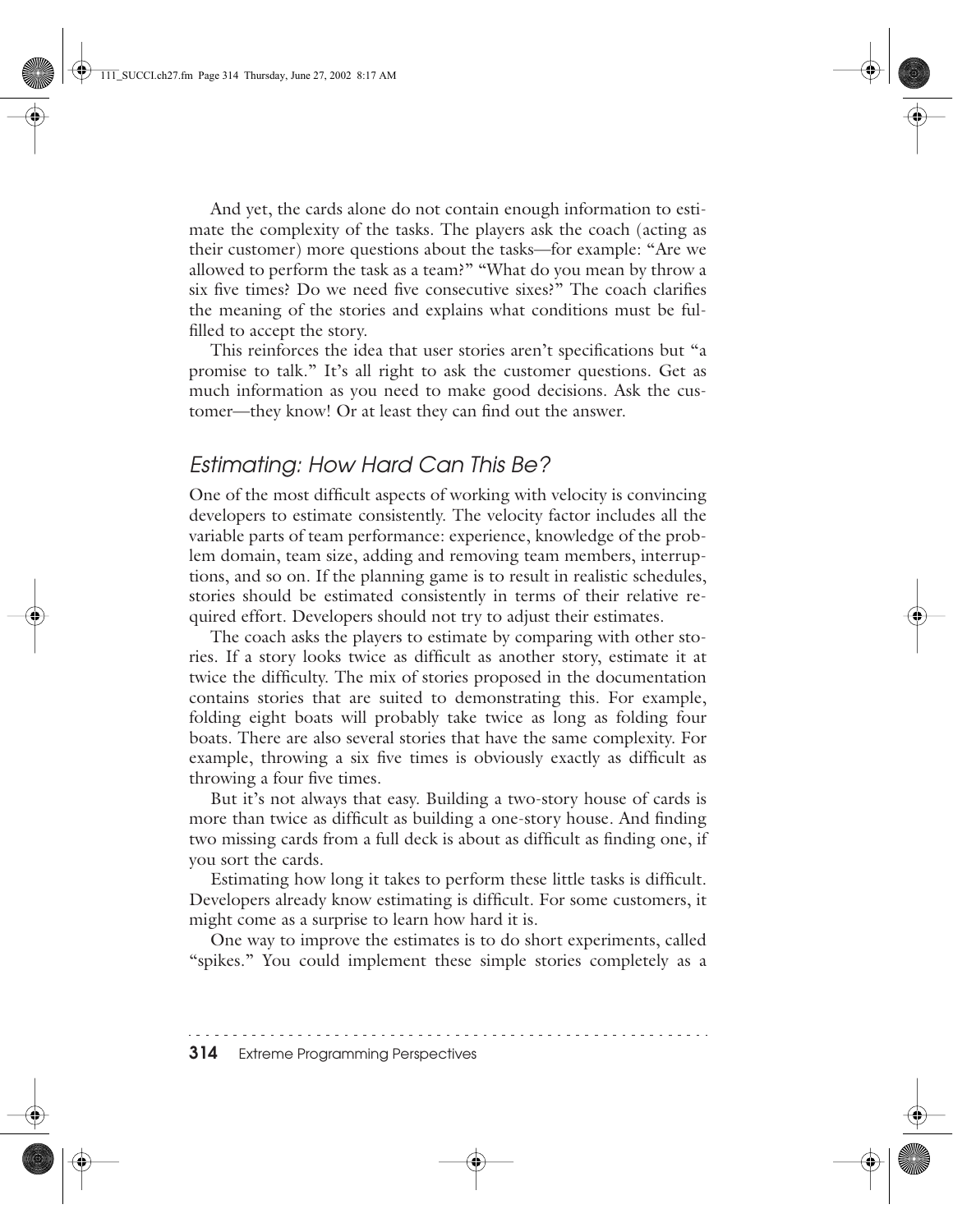111\_SUCCI.ch27.fm Page 315 Thursday, June 27, 2002 8:17 AM

spike. With real stories, this is not possible, so we give the players only a limited time (for example, 15 minutes) to come up with their estimates.

#### *Insanely Short Iterations*

XP recommends short iterations, so the XP Game uses *really* short iterations: 180 seconds. These 180 seconds include only the "pure" implementation time, without counting any preparations or the time to perform acceptance tests.

These 180 seconds are the "budget" the players can allocate when making their release plan: The total estimated time of all the chosen stories must not exceed 180 seconds.

If all the chosen stories have been implemented and there's time left, the customer may choose some more stories. The iteration ends after exactly 180 seconds, not a second more, not a second less. If the team is still working on a story, this story is abandoned. This emphasizes the fixed iteration time, during which the customer can change only scope and priority.

When the iteration is about halfway through, the team compares their actual implementation to their plan: Are we ahead, behind, or right on schedule? Should we warn the customer that they might have to reduce scope?

We used to measure time with a stopwatch, but an hourglass is more fun, more tactile, and more visible. We don't care about one-second precision; we need to know if we're halfway or almost done. It turns out that even with such simple tracking tools as a list of story cards and an hourglass, we can give the customer pretty accurate and useful feedback on our progress. The sight of the last grains of sand sliding down the hourglass reminds the players that time is finite and increases the pressure to finish the implementation of their story.

#### *Planning with Risk*

Most of the stories depend only on skill and teamwork. We can expect the team to perform consistently on these tasks.

But some stories depend on luck. How can you estimate how long the dice stories (for example, "Throw three ones with two dice") will take? You can compute the odds; multiply by the time it takes, on average, to

Chapter 27 The XP Game Explained 315

**Part III**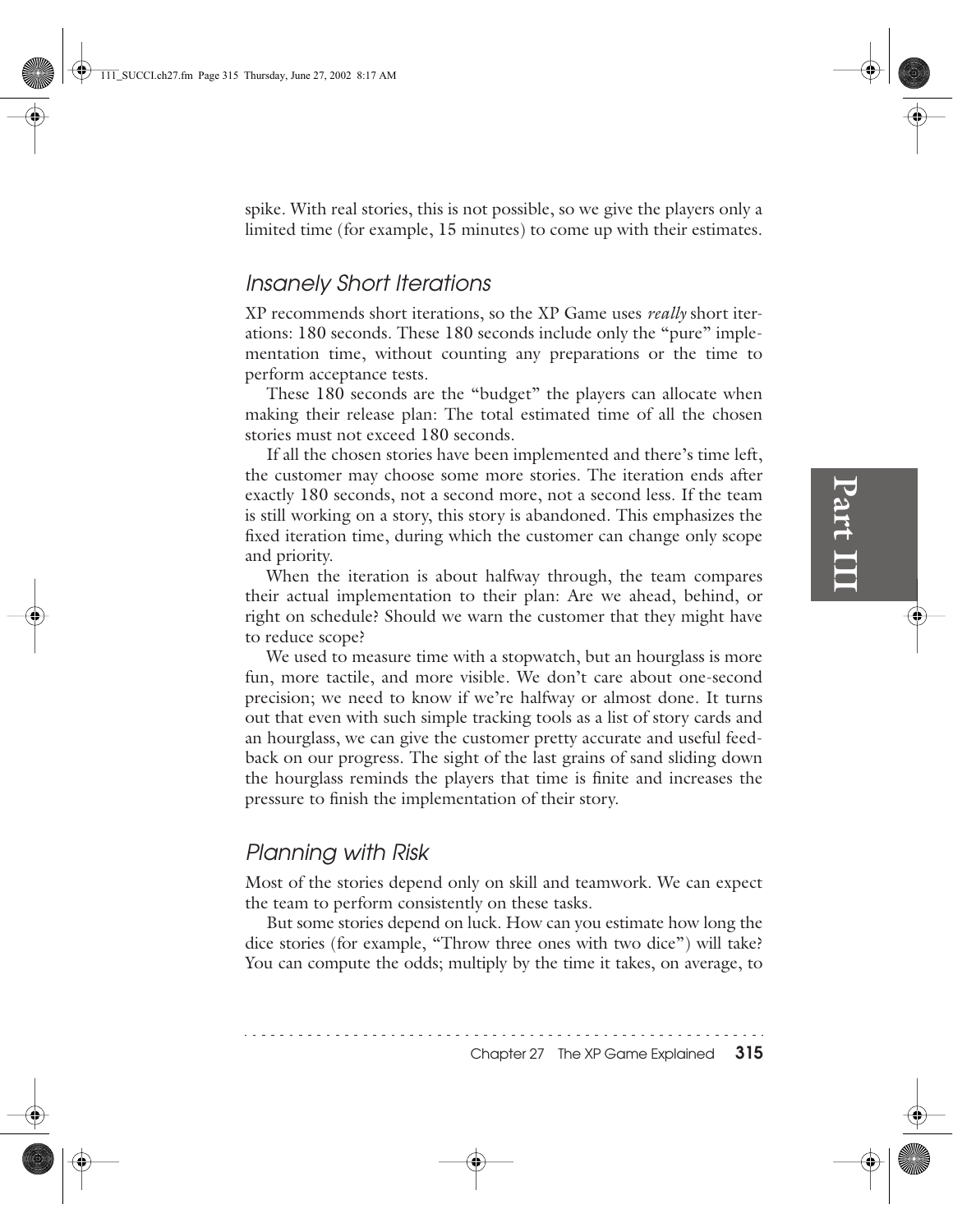throw the dice. The answer might be "On average, it will take about 30 seconds to throw three ones with two dice."

When you're planning, you need to take this uncertainty and risk into account. If the estimate is 30 seconds, it might as well take ten or 60 seconds, depending on your luck. When you have two stories that will earn you about the same business value, but one is more risky than the other, which one do you choose? Some people choose riskier stories with a higher payoff; some people prefer the stories with a lower risk. The important thing is to explicitly take the risk into account when planning.

Customers learn that it's not always possible to come up with definite estimates. Developers learn that it's hard to plan when story estimates include uncertainty.

#### *Silly Little Games*

The stories are silly little games: throwing dice, sorting cards, finding missing cards, building a house of cards, folding a paper hat, inflating balloons. You can invent your own additions, but all these stories have some features in common.

- ✧ They add to the relaxed, playful atmosphere.
- ✧ They are not a bit technical, so everyone on the team can join in and contribute.
- ✧ They are difficult enough to require some concentration and team effort to complete quickly.
- ✧ They are not too difficult, so the players can concentrate on the XP concepts we want them to experience and learn.

The team decides before each game how they will perform the task (in team or solo) and who will perform the task. Players sign up for tasks; tasks are not assigned to them.

All the planned games are played one at a time, in the order chosen by the customer. This reinforces the idea that the whole team is responsible for all the stories.

It's fun to see grown men and women working so hard to fold paper hats or build houses of cards—or design and execute a six-way parallel sort of a deck of cards!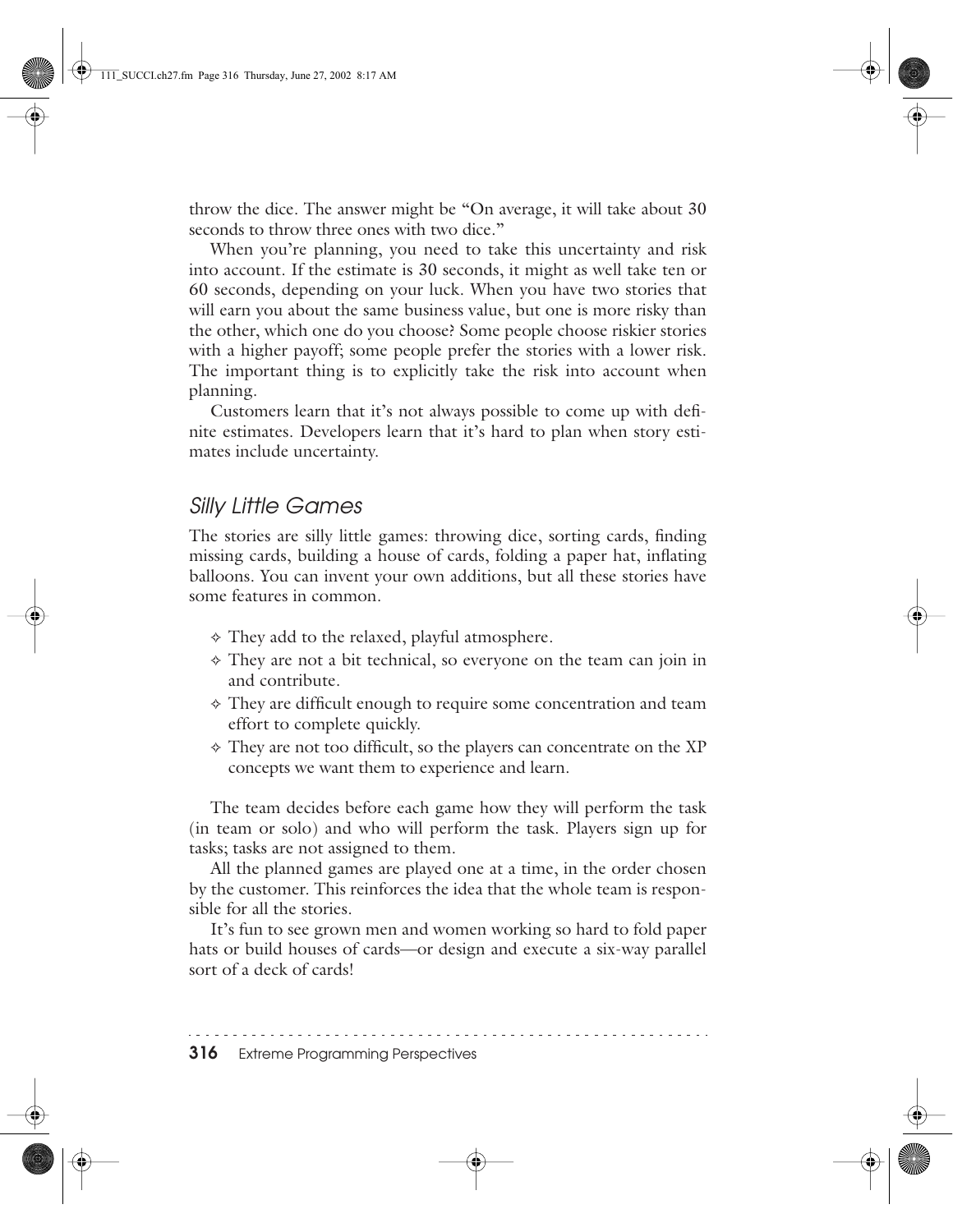### *Playing to Win*

The element of competition is important to the game. Everybody in the team cooperates to implement as many stories as possible, as fast as possible. They want their team to earn more points than the other teams. Putting developers and businesspeople in one team makes them work together, maybe for the first time.

Don't create teams with only developers or only businesspeople. We don't want to see who's "smartest"—we want to foster cooperation.

#### *Acceptance Testing: Don't Trust Developers*

Most of the questions the players ask about the stories are related to the acceptance criteria of the story. The coach (acting as the customer) tells the players how he will test whether a story is implemented correctly. For the balloons, there are pieces of string to measure whether the balloon is big enough. For the paper-folding stories, there are prototypes of the boat and hat to be folded.

Some stories look so easy that no explanation is necessary. But what do we mean by a "sorted deck of cards?" Is the ace the first or the last card? Do we need to put the different suits in some order? The team has to agree with the customer/coach up front to estimate the difficulty of the story.

When the team has implemented a story, the coach explicitly performs the acceptance test: The sorted deck is verified; the folded hats are compared with the prototype; the balloons are measured with the piece of string. When the implementation doesn't pass the test, the team must continue the implementation. Even the simplest tasks can be implemented incorrectly, so an acceptance test failure underscores the importance of testing.

#### *Trading Places*

During the game, the whole team switches between developer and customer roles. The coach emphasizes this fact by displaying a banner, which reads, "We are the customer" or "We are the developers." If the players must switch roles, even briefly (for example, when they ask for more stories from the customers), the coach explicitly makes them switch roles.

Chapter 27 The XP Game Explained 317

**Part III**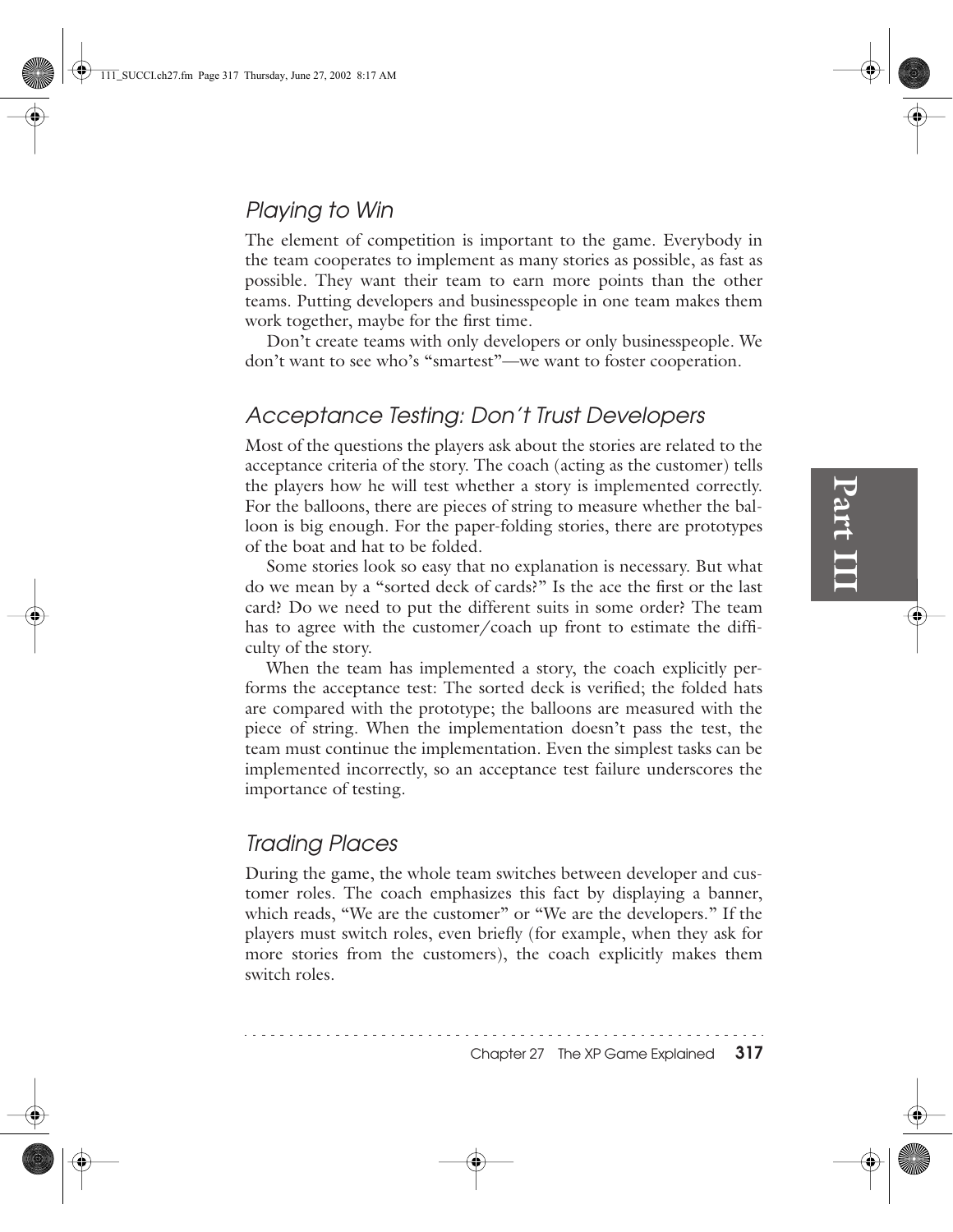This makes it clear that the customer and developer roles are distinct. Each shares some part of the responsibility to succeed. Both have well-defined tasks. Developers should never make customer decisions; customers should never make developer decisions.

Switching roles lets everybody experience all aspects of the cooperative game of software development. Developers and customers experience what "the other side" does during a project. This increases the respect each group has for the work of the others.

#### *Velocity: How Much Did We Get Done?*

This is the trickiest part of the simulation: explaining the concept of velocity after the first iteration.

After each iteration, each team announces the number of business points earned and the sum of the *estimated* durations of the implemented stories. These numbers are easily found on the planning sheets. Let's call the sum of the estimated durations *X*. Note that we don't know the actual duration of each story, because we use an hourglass.

What we want to know is, how many stories can we implement in one (180-second) iteration? Well, we just did such an iteration. How many stories did we implement? We implemented some stories requiring *X* amount of work. How much work will we be able to perform next time? The *Yesterday's Weather* rule says, probably about the same amount as in the previous iteration. That's if we don't take sick leave, holidays, interruptions, team learning, reuse, refactoring, and a thousand other details into account.

Let's give *X* a name: "Velocity." Velocity measures how much work the team can do per iteration. If we want to finish the next iteration on time, each team will schedule its Velocity's worth of stories.

If Velocity is effort per iteration, the story estimates don't represent time, but estimated effort. We no longer estimate in seconds, but in "points" or whatever you like as a unit of programming effort. How can we estimate using this made-up unit system? We estimate by comparing with other stories: If a new story is about as difficult as an implemented story, give it the same number of points. If it looks twice as difficult, give it twice the points. These points really express the relative complexity of the stories. Maybe a good name would be "complexity points." The important thing is to estimate consistently.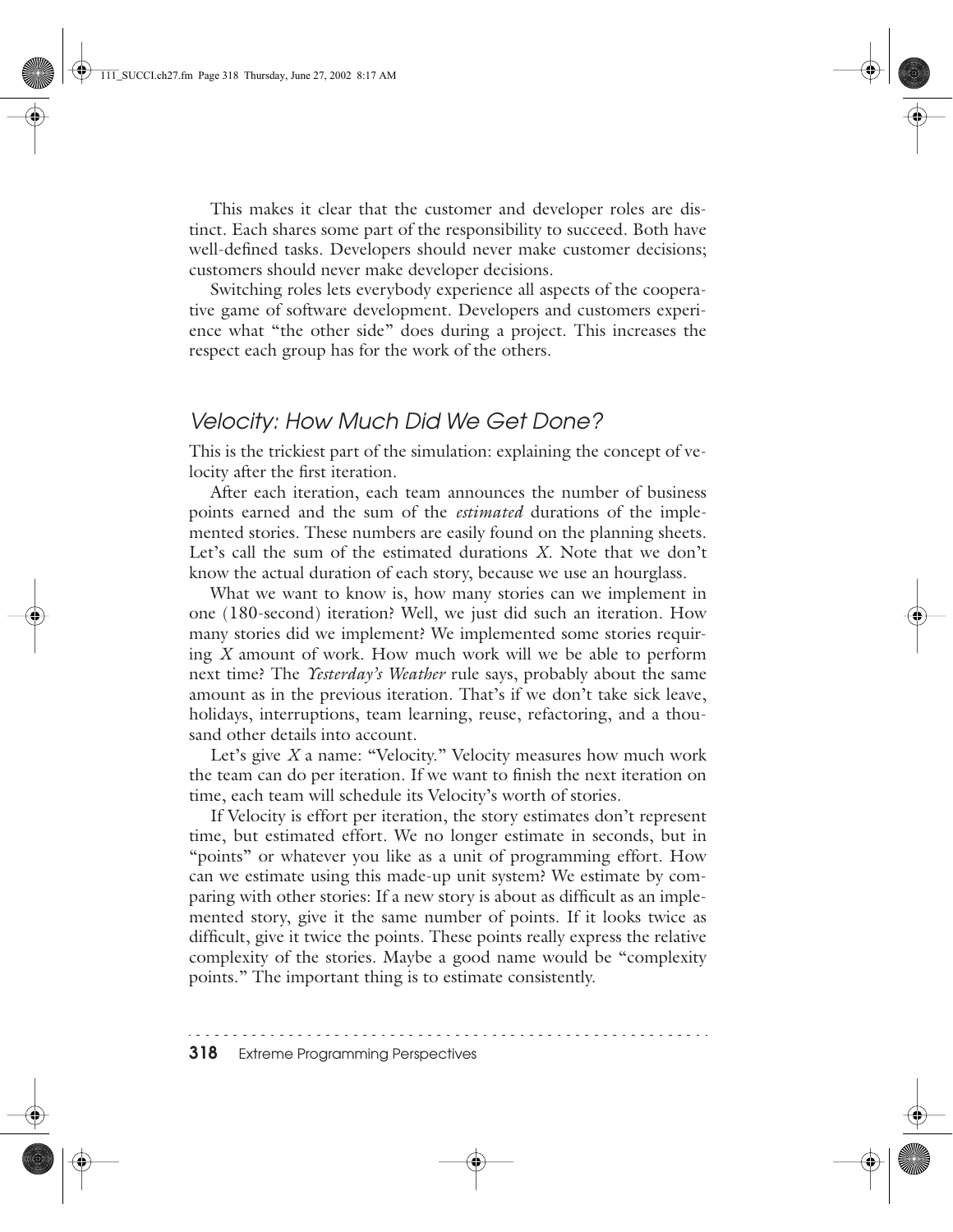What about all these pesky factors that influence how much work the team can do? We let the velocity take care of them. If the team learns about the domain or reuses more code, they get more done. Their measured velocity rises; they take on more work. If new members join the team or people go on holiday, the measured velocity decreases, and the team takes on less work. It really is that simple! The most difficult thing is *not* to take all those factors into account when estimating.

Does this really work? In the simulation, the teams typically underestimate the stories in the first iteration and end with a velocity lower than 180, which indicates that few teams can estimate even these simple stories accurately. In the second iteration, they get to ask for more stories (because they get better at doing the implementations) and increase their velocity. By the third iteration, they get pretty close. In real life, the authors have experienced that the velocity stabilizes after only a few iterations. This has been observed in teams that worked for several iterations on the same project and in teams working on different projects in the same domain, using the same tools. Expect your velocity to change dramatically if you change your team, problem domain, tools, or environment.

#### *Sustainable Playing*

Each iteration has a fixed size of 180 seconds. Before implementing each story, the players devise their strategy. The hourglass is started when the implementation starts. When the team thinks it has completed the story, the hourglass is stopped. The hourglass only measures real implementation time.

The implementation time is very stressful, because the players try to complete a task in only a few tens of seconds. The players can relax a bit between implementations and discuss their design and strategy. This simulates the XP practice of sustainable pace or "no overtime": Developers work with full concentration on some task, go home, relax, and come back the next day, ready to perform another task.

Despite the concentration and stress of the story implementations, the players don't feel tired after three iterations. That's because they enjoy what they're doing, and they get time to relax between tasks.

Chapter 27 The XP Game Explained 319

**Part III**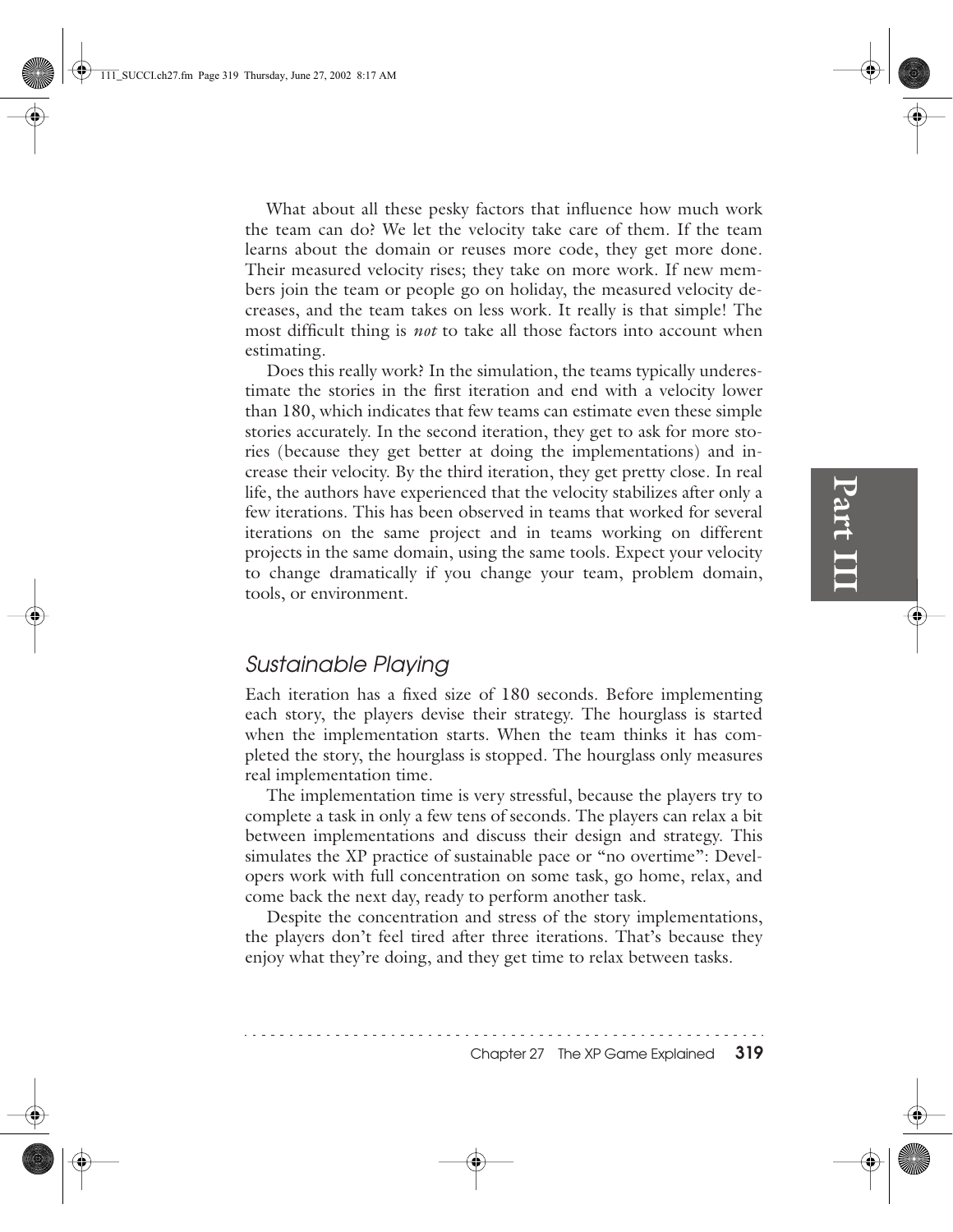#### *Conclusion*

The XP Game is a fun and playful way of simulating the XP process. It enables the participants to experience, in a relaxed environment, several of the XP practices: user stories, estimation, the planning game, acceptance tests, short releases, sustainable pace, progress tracking, and velocity. It is ideally suited as a follow-up to a tutorial on these practices. The competition, team effort, and fun aspects make it a great teambuilding tool: Playing the game improves trust and communication between developers and businesspeople.

The XP Game has been played in companies transitioning to XP, during XP tutorials, and at software engineering conferences. The participants always have fun and feel they have learned more about the XP practices.

And Lesire Software Engineering? They're still doing XP and delivering working software to their customers. Developers and businesspeople are working together and enjoying it.

## *References*

Au: Pls. add [Beck2000] after actual citation within chapter text.

[Beck2000] K. Beck. *Extreme Programming Explained.* Addison-Wesley, 1999.

#### *Acknowledgments*

We thank all those who played and coached the XP Game for helping us improve the game and for the fun we had doing the game.

We thank Gerard Meszaros for making us think about what we were trying to teach.

We would like to thank Lesire Software Engineering and the XP2001 and XP Universe conferences for letting us play.

#### *About the Authors*

Vera Peeters is an independent consultant with more than ten years of experience in implementing object-oriented systems in a variety of domains. For the last two years she has been working with XP, helping her customers transition to XP, coaching XP teams, and giving lectures and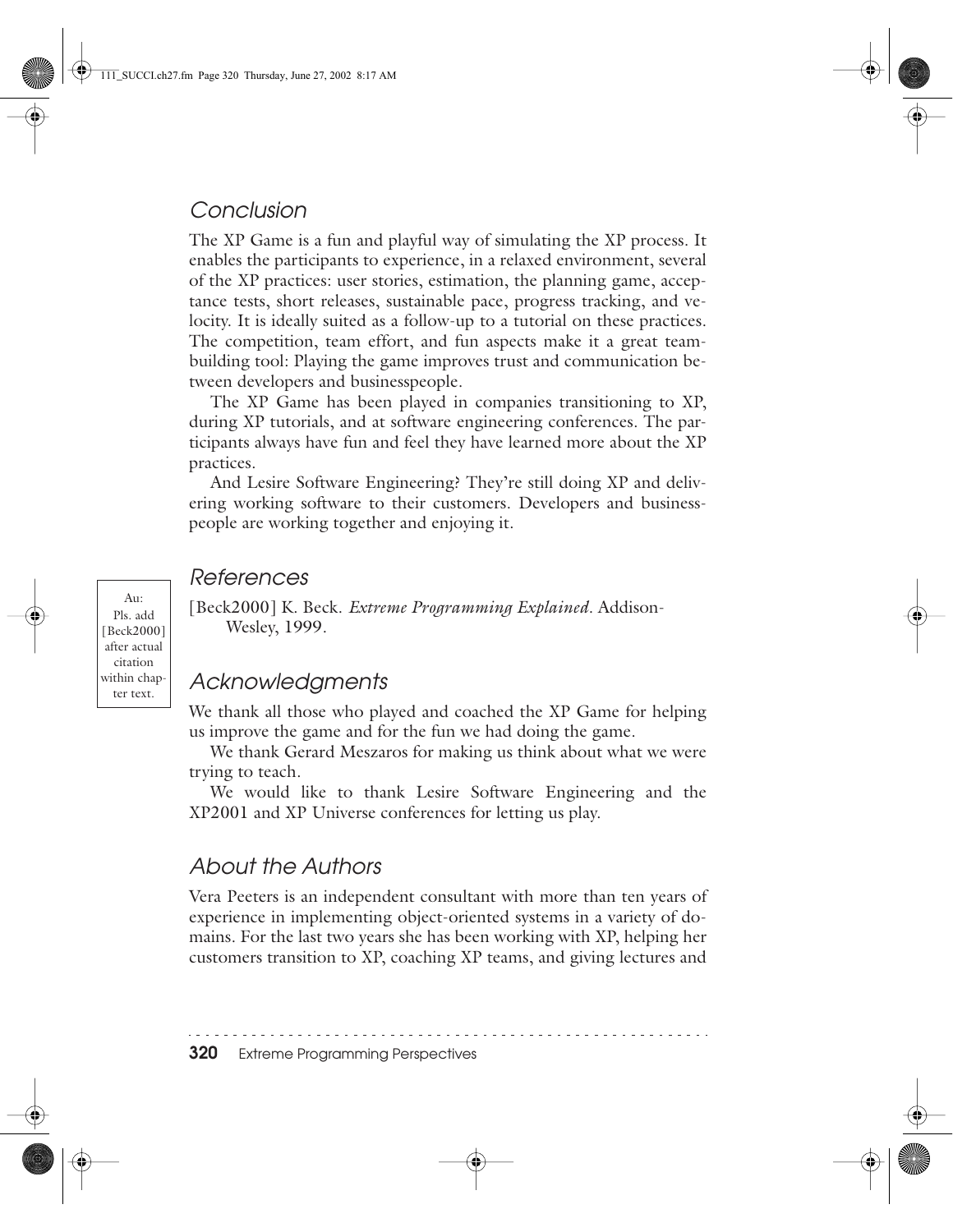

presentations about XP. Vera is involved in the organization of the Dutch and Belgian XP user groups.

Pascal Van Cauwenberghe is the CTO of Lesire Software Engineering, where he leads the software development teams. He has been designing and building object-oriented systems for more than ten years.

The XP Game is free and available from http://www.xp.be.

Chapter 27 The XP Game Explained 321